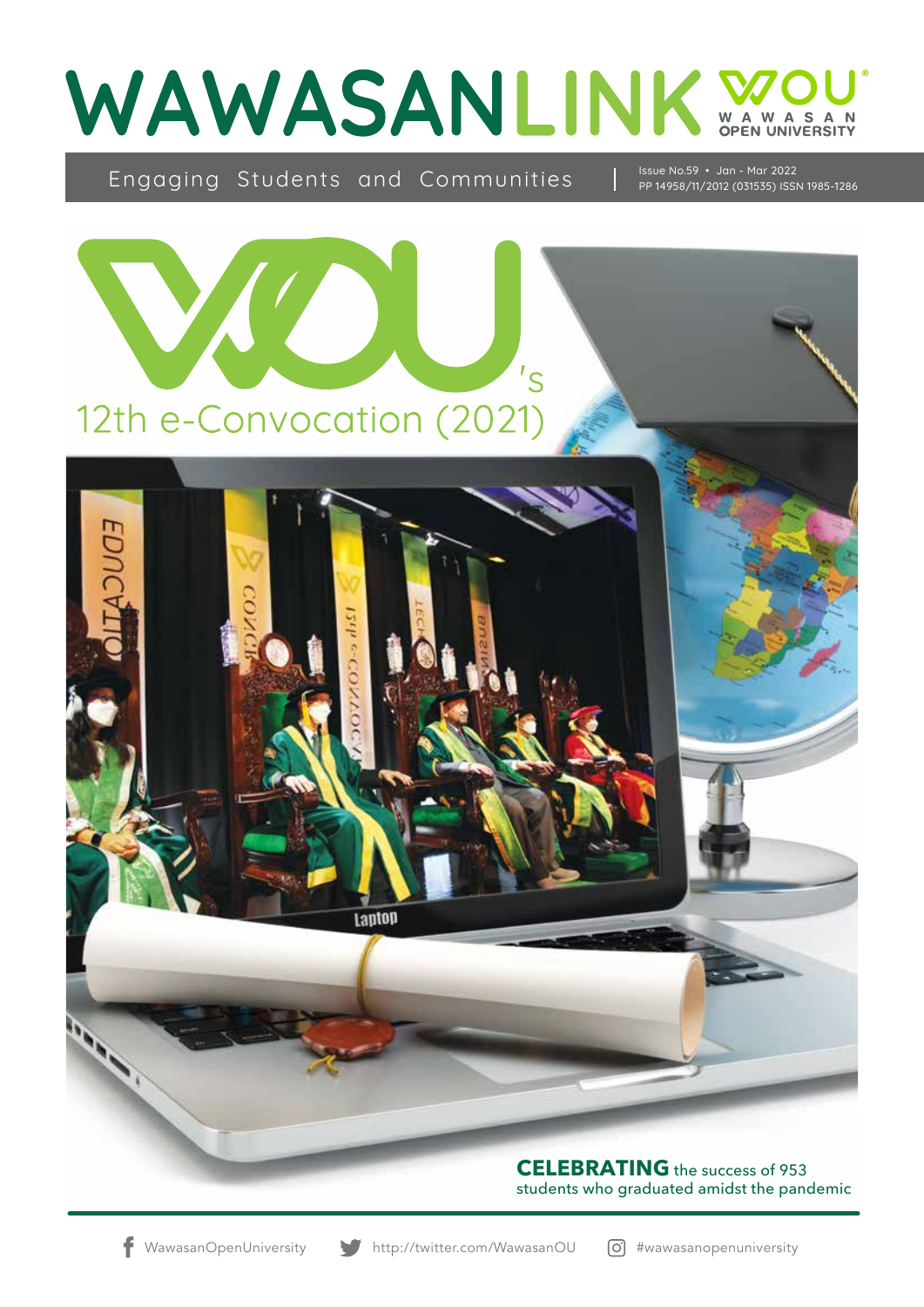# **CONTENTS**

#### **In the Limelight**

- 03 Working couples rejoice in fulfilment of degrees
- 04 Aiming ever higher in construction with the MBACM
- 05 Achievers of the CeMBA degree share uplifting insights
- 06 Aspiring to keep moving with skills acquisition and the MBAMPM
- 07 Becoming equipped for the job with a degree

#### **COVER STORY**

08 Zest, agility and resilience: The values of the future workforce

#### **Feature**

- 10 Top achievers at 12th e-Convocation ceremony in 2021
- 12 Top OCL graduates gain in employability with WOU degrees

#### **Knowledge Sharing**

13 WOU doctoral students' proposals gain international exposure

> WOU's Dr Anbalagan wins excellence award at global event

14 Malaysian companies reminded to step up their readiness for IR 4.0

#### **Reaching Out**

15 Helping victims of abuse in the 'Shadow Pandemic' and beyond

> Beware of abuse at home and workplace

#### **In the Lives of Students**

16 An accomplished entrepreneur's journey to greater heights with **BTEL** 

### EDITOR'S NOTE

As we enter a new year, it seems it was not so long ago that that we ushered in 2020 – and now even 2021 has flown swiftly by, due to the Covid-19 pandemic situation.

Nevertheless, as we journey on, we want to especially share in the joy of and congratulate our graduates who thrived despite the daunting challenges they faced and completed their studies.

We also accord recognition and congratulate the top achievers and the best students from the respective Schools. It is said that "graduation is not the conclusion of an achievement but simply the ending of one chapter and the beginning of another chapter". We hope that new opportunities for growth will abound for our graduates as they go forth with newly acquired qualifications and skills.

WOU provides a unique opportunity for adult learners, armed with work experience, to pursue tertiary qualifications for career advancement. Our students can obtain a quality education and an accredited degree while juggling work and other commitments. In fact, our online content has been specially developed to guide them through their studies.

Throughout 2021, the University also presented many informative webinars to create awareness among students and prospective learners on prevalent challenges and how WOU can better equip them for the world. Especially enlightening was the talk by an alumnus on how his electronics degree helped chart a promising business career and recognition among academic circles *(refer to page 16)*.

We invite you to embrace the New Year with hope and let us make our days count.

*"If you are struggling today, remember this: You have survived everything you've gone through up to this point. The best day of your life is still yet*  to come. There are still people you haven't met, and things you haven't *experienced. You can do this." ~* Anonymous

**WOU TRIUMPHS:** WOU was announced as the Asia Pacific Regional Champion in the 'CIMA-Prize Winner Award' during a virtual ceremony in December 2021, based on the performance of its Accounting degree graduate in the CIMA exam.

**Chief Editor:** Professor Lily Chan *(Chief Executive and Vice Chancellor)* **Editorial Team:** Agnes James, Rasidah Mion, Selvarani Suppiah **Photographer:** Elaine Tan Xin Yi **Copy Editing:** Cape Poetics

**KDN Permit:** PP 14958/11/2012 (031535)

#### **Published by**

Wawasan Open University [DU013(P)] Wholly owned by Wawasan Open University Sdn Bhd [200501018250 (700364-W)]

#### **Printed by**

Cheong Seng Chan Sdn Bhd Plot 10, Lorong Industrial Ringan Satu, Juru Light Industrial Estate, 14100 Juru, Penang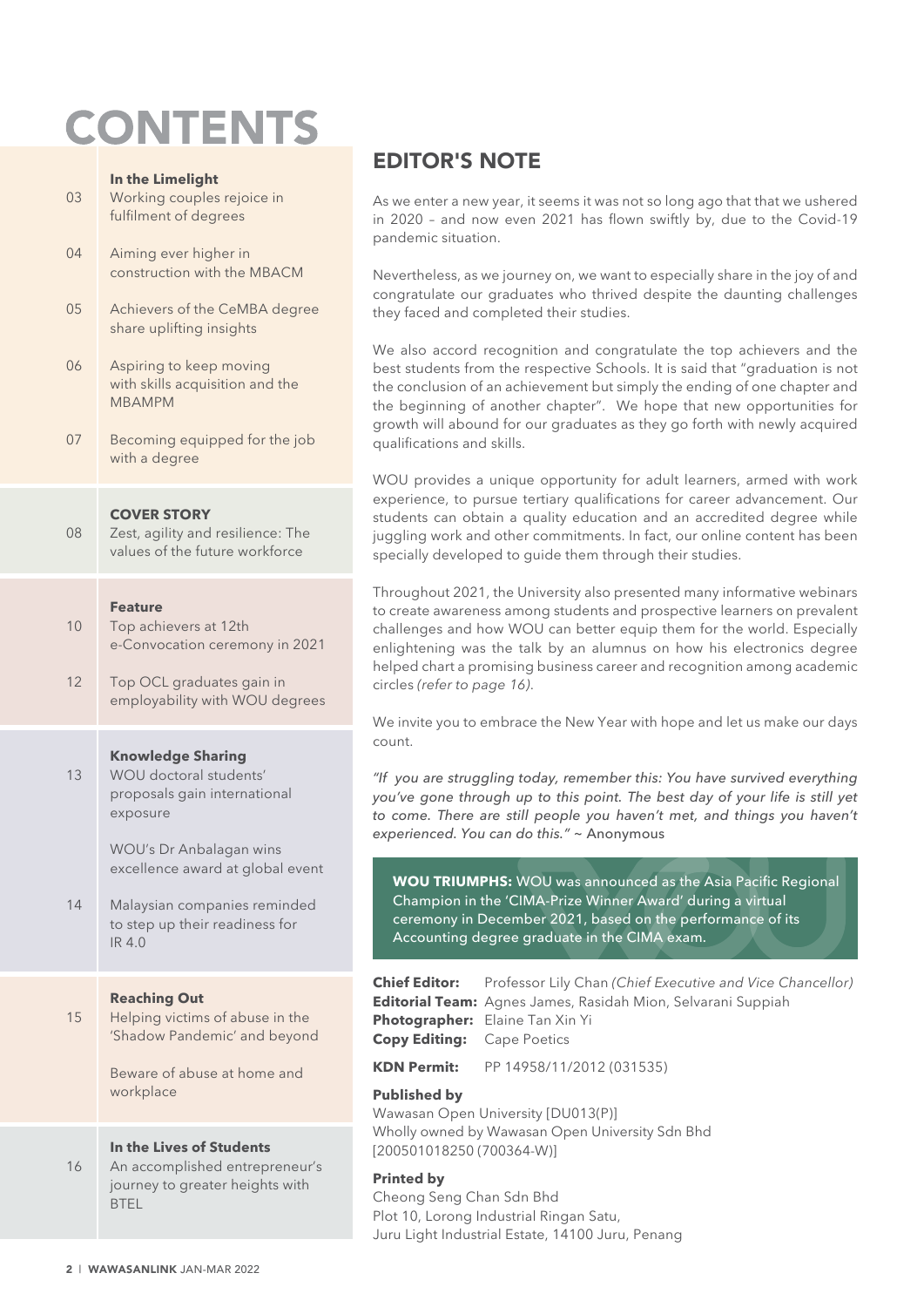# **WORKING COUPLES REJOICE** IN FULFILMENT OF DEGREES

*It is indeed memorable and satisfying for a married pair to achieve a degree together. Here we relate the unique stories of two working couples who fulfilled their dreams of an academic qualification at WOU last year.*

#### **COMPLETING THE RACE TOGETHER TO AN INSPIRING END**

For this Ipoh-based couple who are proud to now call themselves degree holders, the most heartfelt reward was in seeing how their success inspired their sons.

"Our two boys were equally proud and excited when we got our final semester results," said **Jaswinder Singh Harban Singh.** "They were going around telling



Jaswinder and Samreet

the family and relatives that their parents completed their degrees."

While Jaswinder graduated with the Bachelor of Technology (Hons) degree in Electronics (BTEL), his wife **Samreet Kaur Revindar Singh** earned the Bachelor of Business (Hons) degree in Management (BBMG). They had enrolled in 2008 and 2010 respectively.

#### **HEALTHCARE COUPLE'S MOMENTOUS FEAT IN EARNING A MANAGEMENT DEGREE**

She is the head of the Physiotherapy Unit at Rajah Charles Brooke Memorial Hospital, Kuching, and he is a senior physiotherapist at the Sarawak General Hospital. They have been married for 19 years.

**Angelina Jong Siew Phing**, 43, and **Gabriel Ong Hock Hee**, 47, graduated with a Bachelor of Management (Hons) with Psychology (BMPS) after having enrolled in the programme at the same time in 2017.

"We have always enjoyed doing everything together – from our love for outdoor activities, finding new hobbies, gaming and travelling to new places," Jong said.

"When I decided to take up this programme, I realised that my husband would feel left out, especially since I would be busy with assignments and during exam weeks. So I asked him if he would be interested to join me in this quest, and here we are!"



 Jong and Ong with their two kids.

They took turns taking care of their two sons who are now aged 5 and 12. The Sarawakian couple often burnt the midnight oil to complete their assignments, after completing their chores and when the kids were asleep. "We however mutually agreed that weekends are for spending with family," said Jong, who has been in healthcare for over 21 years.

She gradually rose in her career after having started as a junior physiotherapist at the Sarawak General Hospital. She is presently the President of the Sarawak Physiotherapy Association.

The persistence of the couple, both aged 36, has also inspired other family members, including their sisters and a younger brother, to pursue undergraduate or postgraduate degrees themselves.

Jaswinder and Samreet spurred each other on, yearning to be good role models for their kids. They never gave up, though it took them longer than most to get their degrees.

They chose WOU as it allowed them to undertake learning while continuing their careers. They thought of quitting several times, due to the mental and physical strain of studying and working while looking after their two kids. "We supported and motivated each other to keep going. Our parents helped to take care of the kids when exams were near."

Jaswinder joined Carsem Semiconductor Malaysia as a technician 15 years ago and is now a process engineer. Samreet, a bank teller, has been with CIMB Bank since 2007.

He has had a passion for engineering since primary school and was always keen to become an electronics engineer. He wants to take up an MBA and rise to senior managerial positions, aiming to use his management skills to help his organisation grow.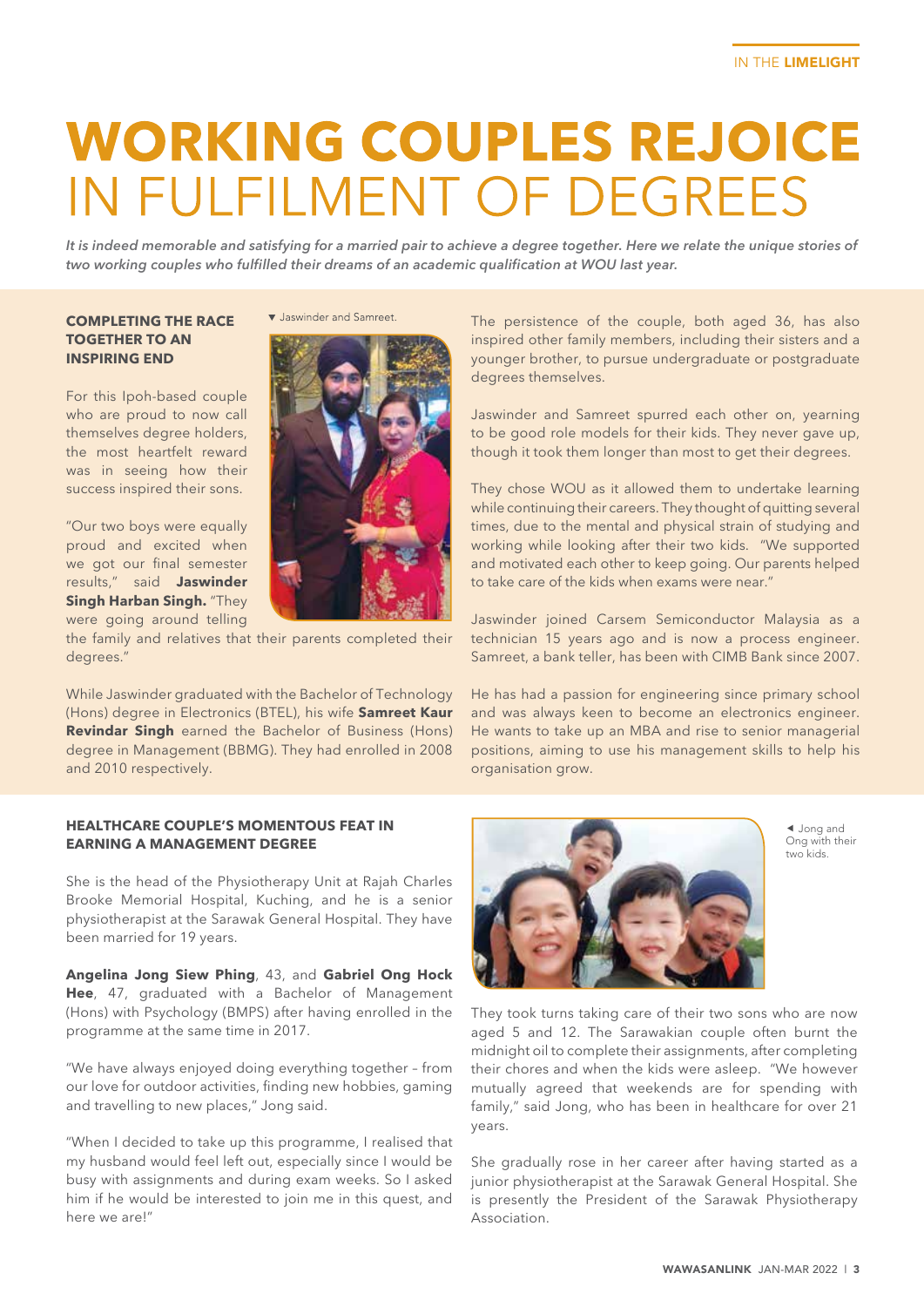#### **AIMING EVER HIGHER IN CONSTRUCTION WITH THE MBACM** *Two construction professionals who attained the MBA in Construction Management (MBACM) during the*

*recent e-convocation explain the satisfaction and thrill of serving in the industry and how the degree will help to boost their careers.*

#### **CONSTRUCTION PROFESSIONAL SEES ENHANCED MARKETABILITY AND EARNING POTENTIAL**



In the course of his work as a Project Executive with Genting Malaysia Bhd, **Theshvinder Singh Dhillon** has been heavily involved in construction project

management. This prompted him to want to sharpen his knowledge and skills by pursuing the MBACM.

The 29-year-old from Pahang manages construction projects from the beginning until the handover stage, coordinating with stakeholders like architects, consultants, contractors and end users.

He chose MBACM as it complements his academic background and his occupation. WOU's flexible study schedule allowed him to continue working while undertaking his learning.

"MBACM has expanded my knowledge, critical thinking and leadership skills in the construction industry," he said. "I feel it enhances my marketability as a professional along with my earning potential and job opportunities."

Theshvinder earlier earned a Bachelor of Science (Hons) in Architectural Technology from a private university, which led to him joining the development and construction department of Genting Malaysia in December 2015.

He plans to register for his Doctor of Business Administration at WOU next year, since there will be attractive rebates for alumni.

Theshvinder received tremendous support and motivation from his family, particularly his wife Kiranjeet Kaur. "Time management is particularly important, and I was able to make full use of the time I had during the MCO to concentrate on my studies, and managed to complete my programme in a shorter timeframe," he said.

He offers a pearl of wisdom to others: "If you wish to attain a higher level of success in your career, education and experience are equally important. I urge you to never stop developing yourself."

#### **FULFILLING A HEARTFELT VISION TO DEVELOP HIS HOME STATE, SARAWAK**

For **Wan Mohamad Mirzan Wan Hanapi**, the MBACM is the culmination of his deep interest for construction and his desire to learn new management tools to prepare for the changing business environment. It has



also served to boost his personal development.

Above all, he yearns to use it to help develop his homeland, Sarawak. The 39-year-old has already handled more than 40 rural and urban projects in the state as an Executive Engineer/ Project Manager with Land Custody and Development Authority (LCDA), Kuching, a state-owned statutory body, since 2009. He oversees the implementation of various engineering projects.

They include the Integrated Administration Centre (IAC) Mukah, the first model of an integrated complex government office in Sarawak. This is in addition to IAC Sarikei, which is due to be completed by 2024, and IAC Sri Aman which will launch in the middle of this year. Sri Aman, incidentally, is his hometown.

Wan Mohamad Mirzan plans to help LCDA maintain its reputation of successfully completing projects at short notice and on time. "With the skills acquired from MBACM, I feel more confident in handling the complex projects and contributing to the growth of Sarawak," he shared.

"I want to build my portfolio and be recognised as a subject matter expert since I'm now working in the engineering division. The MBACM not only develops my expertise but will also open up career advancement opportunities for a better future."

Wan Mohamad Mirzan is happy with WOU's good online education, flexible schedule, highly qualified educators, quality teaching methodologies, supportive mentors and affordable fees.

For leisure, he loves football, and is a licensed 'D' coach of the Football Association of Malaysia. He sits on the Executive Committee of the Kuching Football Club which plays in the Malaysia Premier League.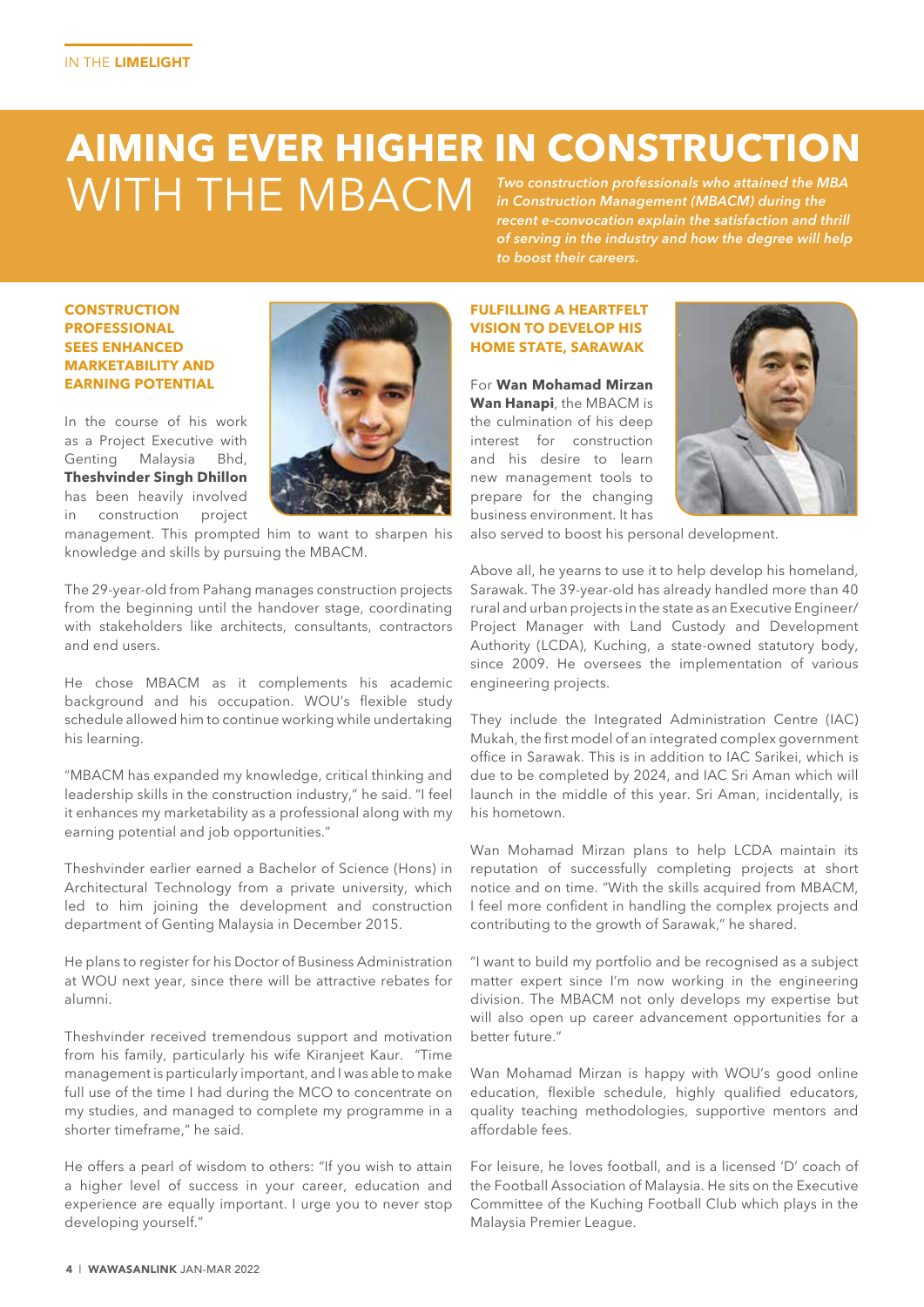## **ACHIEVERS OF THE CeMBA DEGREE SHARE UPLIFTING INSIGHTS**

*Three graduates of the Commonwealth Executive Master of Business Administration (CeMBA) at the 2021 e-convocation ceremony look forward to the boost the academic qualification will bring to their careers.* 



#### **AN ENGINEER'S GREAT LEARNING EXPERIENCE OF THE BUSINESS WORLD**

After **Choo Kok Mun** of Penang earned the Bachelor of Technology (Hons) degree in Electronics from WOU, he wanted to strengthen his academic credentials further. However, it was not another science-



#### **ENTREPRENEUR APPLIES VALUABLE SKILLS FROM CeMBA TO HER VENTURE**

When **Emizalina Mohd Azme**, 46, decided to resign from her job to take care of her ailing parents and her own health, she opted to pursue her ambition to run her own business. The Selangor lass started

providing company secretary services based in Kelana Jaya at the end of 2020.

based degree that he chose.

The senior process engineer at Lumileds Malaysia Sdn Bhd in Bayan Lepas opted for the CeMBA programme. "I felt that a combination of engineering education and management degree would equip me with technical knowledge and managerial skills, which are the keys to climbing the corporate ladder quickly," he said.

Now that he has earned the CeMBA, the 37-year-old has found it to have developed his understanding of business as a whole. "I was interested in CeMBA to boost my knowledge and skills of the business world. I was able to develop a strong professional network during my studies, and this will further accelerate my career."

Choo finds that he can apply what he has learnt, such as operation management, accounting and "particularly critical and analytical skills which are vital in my everyday work as an engineer".

He looks forward to further growing in his real-work environment and contributing to his team. "As I assume more responsibilities and gain experience, I would have the opportunity to advance to managerial or a high administrative position," he said.

Choo joined Lumileds in 2016. Prior to that, he worked as a service engineer with ASM Assembly Equipment (M) Sdn Bhd. He chose WOU because of the flexible timetable and classes that allowed him keep working while studying for his MBA. "Most importantly, the fees were affordable and the degree is accredited by MQA," he explained.

"I have had a great learning experience with WOU, which I will forever cherish. Throughout my years of studies, the lecturers and staff were very approachable and helpful."

Her business seeks to help companies comply with standard legal and financial practices, besides overseeing corporate governance standards.

"I took CeMBA to prepare myself and to get equipped with the skills required to thrive in the corporate sector because the world of business is getting very competitive, and also for my own sense of personal accomplishment," she said.

"I was able to gain a better understanding of the inner workings of the corporate world. This offered me a competitive advantage, enabling me to quickly adapt to industry changes and deal with the challenges in the business environment."

Emizalina has been in the company secretary line for some 15 years. She had worked in the past with several management companies to provide corporate services, such as company secretarial, auditing and taxation and accounting services. The experience gave her the foundation she needed to venture out on her own.

As she is new to running a business, the skills and knowledge from her MBA degree are "offering valuable industry insights and helping me grow both professionally and personally".

She summed up: "Despite Covid-19 disrupting my normal way of life, I was grateful to be a WOU student because I was trained to be self-sufficient through distance learning without the need to rely on face-to-face learning. My studies were therefore not adversely affected, and I could complete without difficulty."

*cont. page 6*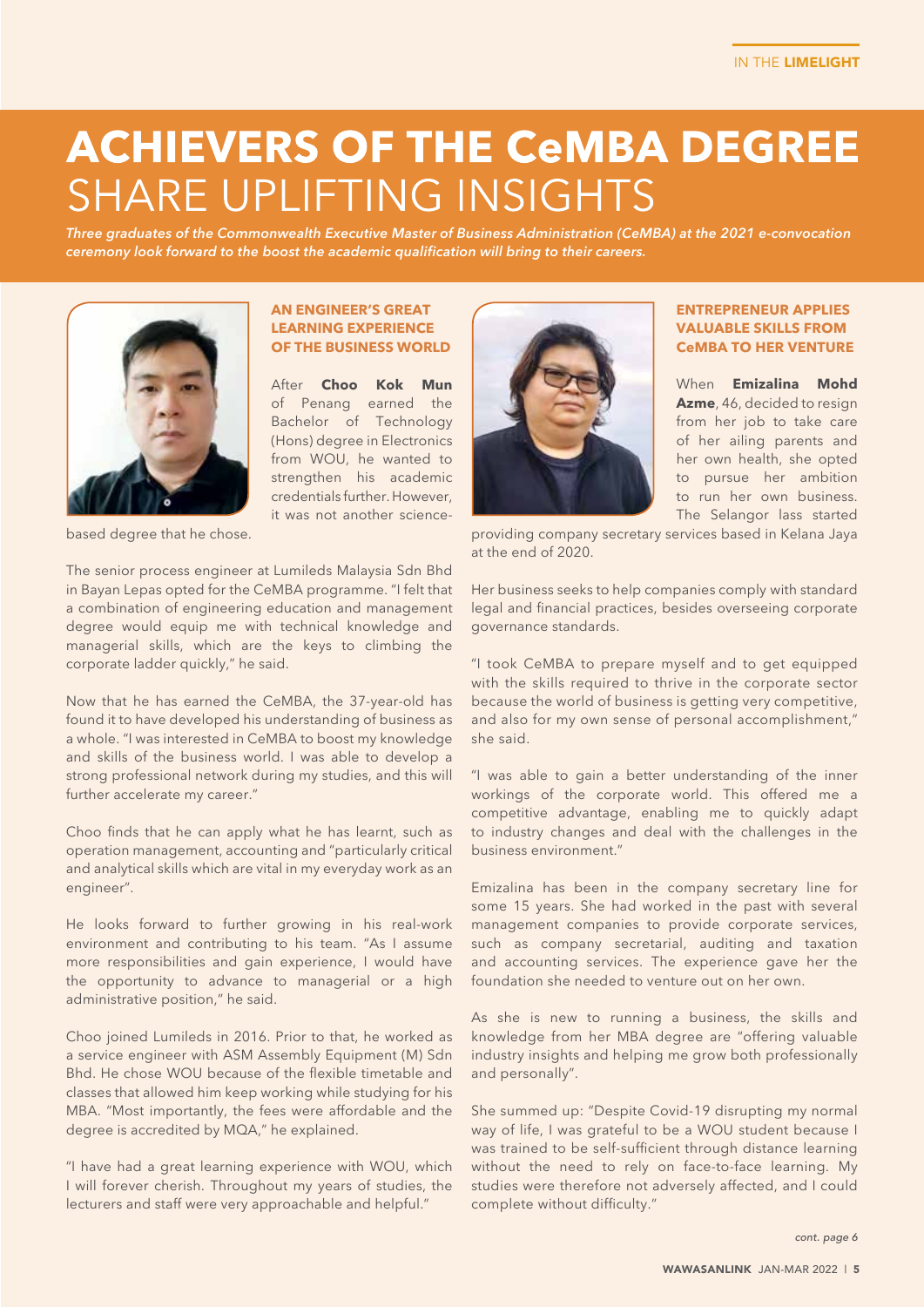#### IN THE LIMELIGHT



#### **HELICOPTER ENGINEER FLIES HIGH IN LIFE, CAREER AND CeMBA**

Civil engineer **Winston Patrick Sayo** worked with Bristow Helicopters Limited in Nigeria for 11 years before returning home to Sarawak. During that period he gained vast experience in terms of his career and how he viewed life.

"We should not take anything for granted and must work to earn things instead of thinking we deserve them," he reflected. It was perhaps this credo that spurred him to pursue further studies, leading to his recent graduation with the Commonwealth Executive MBA (CeMBA) degree.

Sayo found that CeMBA best suited his personal development, and its cost, study duration, teaching methodology and flexibility were appealing. He then enrolled in 2015 and has

since come to prefer online learning. "There is discipline and etiquette that we should abide by," he said. "The pandemic has enabled us to experience online studies more and forced us to leapfrog in terms of technology advancements."

During his stint in Nigeria, he gradually scaled the ranks to become the Chief Engineer. He oversaw spare parts and tools requirement for maintenance, ensuring smooth operations and on-time service delivery to clients.

The 51-year-old from Kuching now works as an Engineering Manager for Sazma Aviation Sdn Bhd based in Kota Kinabalu. He joined the company, a subsidiary of Sabah Air Aviation Sdn Bhd, in April 2015. It provides transportation services for the oil and gas industry in Sabah waters.

Sayo is motivated to challenge himself to accomplish his goals as "nothing is impossible if you put our mind and heart into it" and yearns to inspire others as well on personal development.

"I have managed to apply the elements of the various course modules that I took at WOU to achieve the best result at work, modifying as needed to suit my situation and the fluidity of the industry that I am in," he added. "After all, life is a learning process."



#### **ASPIRING TO KEEP MOVING WITH SKILLS ACQUISITION AND THE MBAMPM**

Albert Einstein once said, "Life is like riding a bicycle. To keep your balance, you must keep moving." Among those who take inspiration from the wisdom behind these words is **Heally Anak Naji** from Sarawak.

The 45-year-old graduated with the MBA in Manufacturing and Production Management (MBAMPM) degree at WOU's 12th e-convocation ceremony. "I believe that if I want to work in an industry that is constantly evolving and allows me to always create, I need to better prepare myself," he said. "This Master's degree is the best way for me to consolidate my knowledge."

He explained that the degree programme has provided him with the knowledge and skills needed to tackle reallife situations in any production and manufacturing work environment. "The modern manufacturing sector is an exciting high-tech field for people like me who are motivated and innovative," he stressed.

"For the present and future, manufacturers are always looking for highly-qualified professionals to fill their job vacancies, especially skilled, imaginative, efficient and technical employees to manage the workflow and help advance the company."

Prior to this, Heally had earned a Bachelor of Technology (Hons) in Electronics (BTEL) from WOU. It saw him being promoted to become a higher-grade technician in December 2017 at HGST/Western Digital in Sarawak where he works. He then continued at WOU with his MBAMPM.

"The learning system at WOU is the best and most flexible where work-life balance is not affected," he reflected. "While still studying, I was able to focus on work and hobbies, and have a lot of time to be with my family and friends."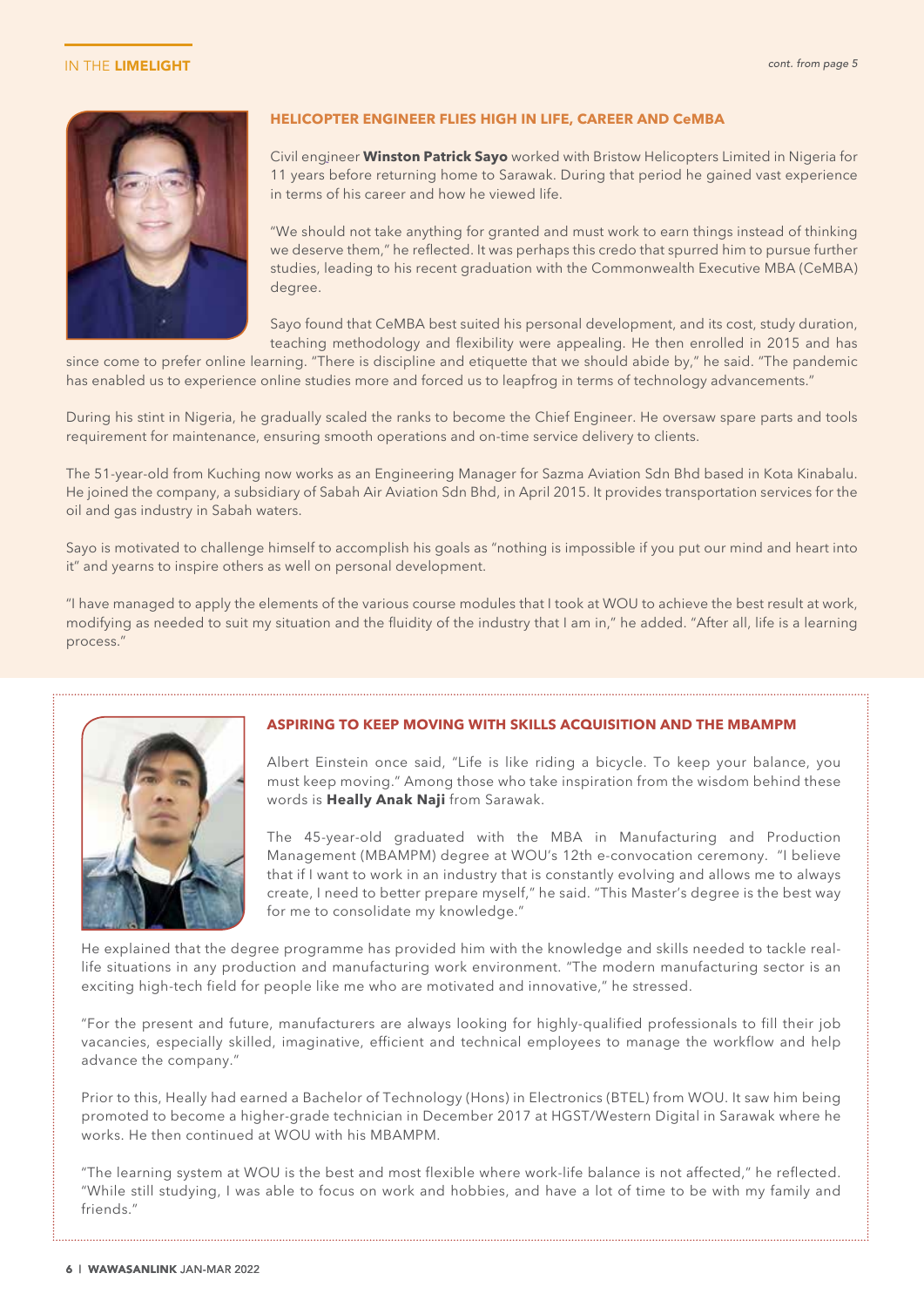# **BECOMING EQUIPPED** FOR THE JOB WITH A DEGREE

*Two open distance learning (ODL) students speak about accomplishing their long-cherished dream of a bachelor's degree while being busy with work and family.*



#### **NURSE WITH HUMANITARIAN DRIVE GRADUATES IN PSYCHOLOGY**

Driven by an ambition to help those who are destitute and suffering, humanitarian activist **Venisri Shanmugavelu** has long desired to know more about human psychology.

The 30-year-old, who joined an NGO to work with marginalised communities, refugees and asylum seekers in Penang, fulfilled her yearning when she graduated with the Bachelor of Arts (Hons) degree in Psychology (BAPS) from WOU. "The programme has enhanced my personal growth and career progression. It has empowered me to seize a leadership role in managing a team when I ventured into the humanitarian medical setting," she said.

In May 2020, as the Covid-19 pandemic heightened, Venisri joined Doctors Without Borders (Médecins Sans Frontières) as a patient support supervisor. She managed nine community caseworkers from refugee communities, handling interpretation and facilitation of patients into government hospitals.

She was promoted to become a Humanitarian Affairs Officer in August 2021. She advocates for basic humanitarian needs, including access to quality healthcare, while engaging with the UN High Commissioner for Refugees (UNHCR) for protection to improve the wellbeing and human rights situation of refugees and asylum-seekers in Peninsular Malaysia's northern region. She also wants to help them to become more aware of fundamental human rights and the law.

Her next step is to strive for a Master's degree in Social Sciences to further equip herself with skills to help resolve the current social predicaments.

Venisri had previously served as a nurse for eight years with Penang Adventist Hospital. "I enrolled in WOU in September 2015 due to its flexible study schedule and affordable offcampus platform that perfectly fitted my hectic job," she said.

She owed her excellent academic results to discipline and proper time management, while curtailing her social media activity. "Do not compete with others but instead compete with yourself to improve and succeed," she advised.



#### **ACCOUNTING DEGREE OPENS PATH FOR ASPIRATION TO BE AN AUDITOR**

When **Malini Ng Mei Yen** was working with Citibank Sales & Outsourcing Services (CSOS) in Johor Bahru, she found that she wanted to further explore accounting as she liked the challenge of dealing with numbers.

She thus graduated from the Bachelor of Business (Hons) in Accounting (BBAC) programme, after joining WOU through the Accreditation of Prior Experiential Learning (APEL). Having achieved the degree qualification she now wants to follow through with her ambition to become an auditor.

"My aunty, a student of WOU, recommended the University, and I found everyone – the support staff, the tutors and the course leads – to be extremely helpful,"she said. "The degree will facilitate my advancement in the field of finance. I will soon follow my spouse to Singapore and aim to carve a career there, rising to become an auditor."

Ng, 37, was a Customer Instruction Officer with CSOS which provided administrative support to Citibank Singapore. "I handled company-based money transfer and business transactions, locally and internationally," she said.

She is presently a freelance tuition teacher, conducting lessons for primary school children around her area in JB. As a member of Parti Gerakan Rakyat Malaysia, she received a tuition fee rebate under an incentive scheme offered by WOU to organisations.

"My husband was very supportive and motivated me to complete my degree, while our two daughters were very understanding when I had to study," she said. "I planned my schedule to balance time for my studies, helping my daughters with their homework, and family time."

"I feel self-discipline plays an important role. It was rather difficult during the MCO (movement control order) as my husband was in Singapore, but I managed to complete the degree with the support of family and friends. I was determined to get my degree for self-improvement."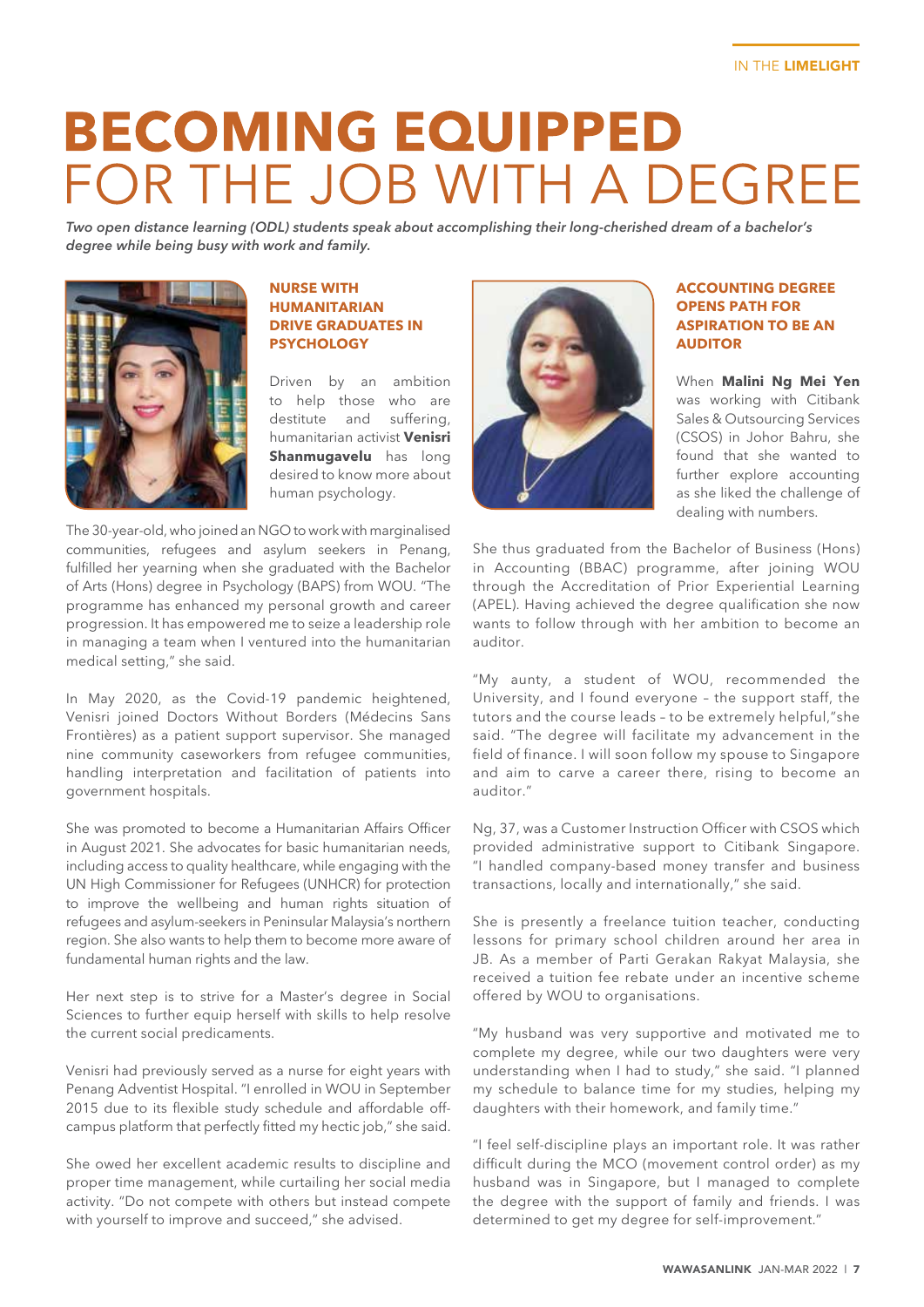#### **COVER STORY**

## **ZEST, AGILITY AND RESILIENCE:** THE VALUES OF THE FUTURE WORKFORCE



 From right: Prof Chan, WOU Board of Governors Chairman Tan Sri Dr Koh Tsu Koon, Tunku Tan Sri Imran, Pro-Chancellor Dato' Dr Lim Thuang Seng, and WOU Sdn Bhd Chairman Dato' Seri Stephen Yeap.

If universities are to produce talents that can truly cope with emerging technologies in the post-pandemic era, they must ensure learners are equipped with an adaptable and resilient mindset, while being inculcated with a lifelong learning culture.

WOU Chancellor Tunku Tan Sri Imran Tuanku Ja'afar asserted this during his address at the 12th e-convocation ceremony on 27 November 2021, when reminding that the future workplace favours employees who are agile, resilient and lifelong learners.

"I believe WOU exemplifies the qualities of what a university of the future is all about, with its social mission to produce holistic talents for industry and to build tomorrow's leaders," he stressed.

"The University ensures that its graduates have functional hard skills and soft skills, have an entrepreneurial mindset, are able to work in multicultural teams, are civic-minded, and exemplify noble values. These are what make WOU graduates future-proof."

He said a lack of employee skillsets is a significant barrier to digitalisation among businesses.

He cited the World Economic Forum's *Future of Jobs Report 2020* which pointed to cloud computing, big data and e-commerce as top technologies most likely to be adopted by companies, and that new skillsets are needed to apply these technologies.

He thus urged universities to "innovate and invest, and collaborate with industry to create a future-proof curriculum and produce graduates who mirror the skills of the professional world". He said the curriculum must embed 21st century skills, such as technology literacy, information and communication, creativity and innovation, problemsolving and critical thinking.

Tunku Imran conferred diplomas and degrees virtually to a total of 953 graduates, the highest number to date. Out of this, 776 were from undergraduate programmes and 177 from postgraduate programmes. The age range was 21 to 67 years old, and they comprised 61% females and 39% males.

The majority of the graduates were from the open distance learning (ODL) mode, except for 98 undergraduates from the full-time, on-campus learning (OCL) programmes. The occupations represented by the graduates included lecturers, teachers, engineers, managers, HR staff, technicians, sales and marketing personnel, accounting executives, secretaries, clerks and IT professionals.

The programmes which produced the highest number of graduates in 2021 were the Accounting degree (BBAC), followed by the Commonwealth Executive MBA (CeMBA), the Management degree (BBMG), and the Diploma in Early Childhood Education (DECE).

With the latest batch of graduates from 2021, the University's alumni base has now increased to an impressive 6,132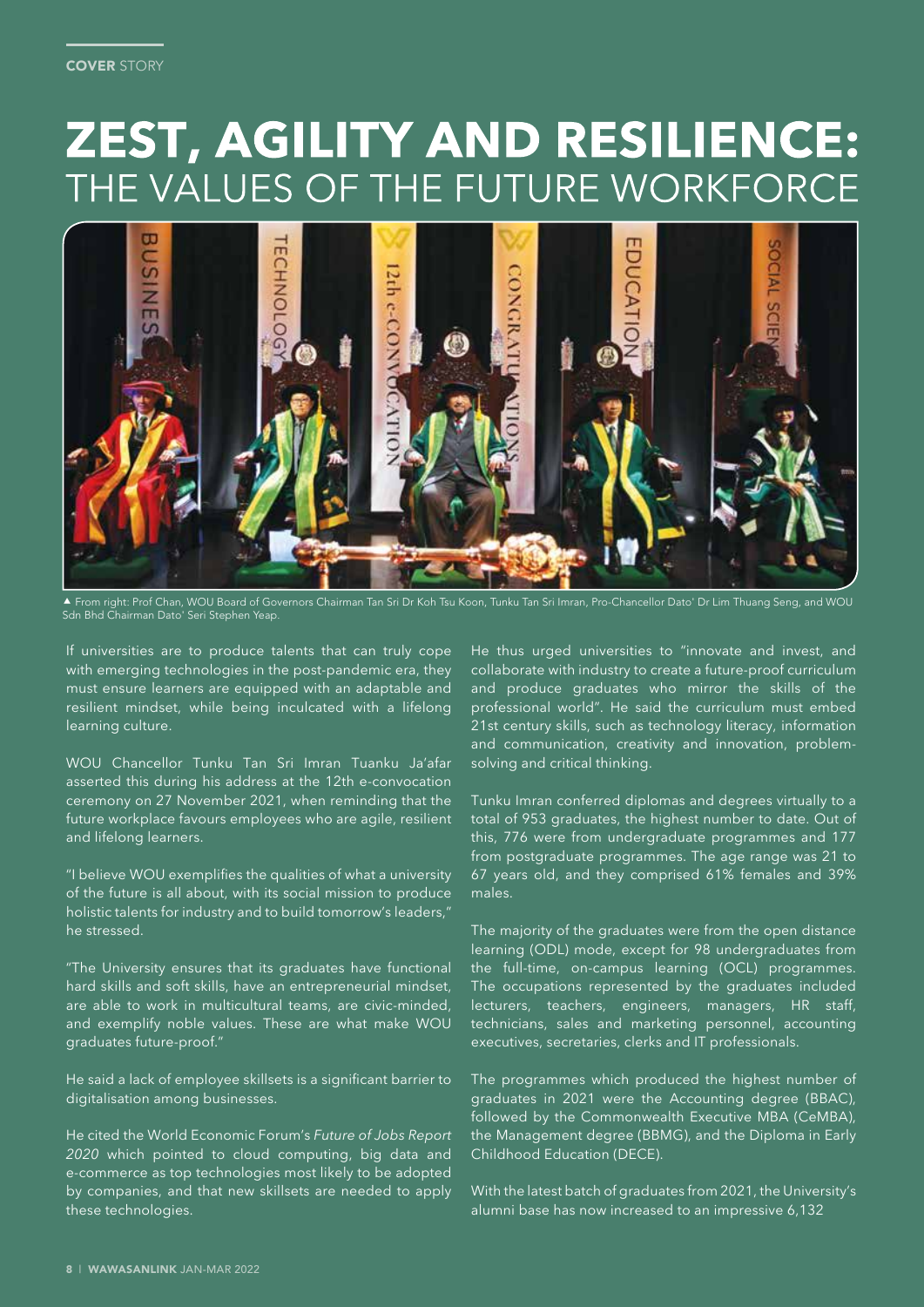### A few of the happy ODL grads from the recent convocation.









(BAPS)



▲ Yeong Leng Chow (BBAC)

#### ▲ Mohd Firdaus Mohd Noor (BBFI)

Ng Seaw Ying (MEd) Poh Boon Kuan (BAPS) Uthaya Malar Vadivellu

#### **A VERSATILE EDUCATION THAT KEEPS PACE**

WOU Chief Executive and Vice Chancellor Prof Dr Lily Chan, in her speech, stressed the University's strong standing in open distance learning (ODL). "With WOU, we ensure we have good pedagogies, good curriculum designs, good programme structures and a good delivery system," she said.

She stressed that online learning is not merely replicating face-to-face lectures or tutorials onto a virtual platform. "Our students take responsibility for their learning, and they are supported by study guides, the learning management system, student portal and regular face-to-face tutorials which are often held at the regional centres or learning centres close to their homes."

"The programme leads or tutors regularly engage with the students through channels like the online forum, Microsoft Teams, Zoom, email and messaging apps," Prof Chan added. She noted that the WOU learners' studies were mostly uninterrupted during the pandemic as they are distance

learners who are "well acquainted with self-learning methods, able to carry on relatively unscathed compared to students of traditional universities".

She also highlighted the University's tagline 'Think Tomorrow' that reflects its focus on providing students with a versatile education which keeps pace with ongoing global technological advancements.

She remarked, "WOU updates course contents, adopts new learning platforms and integrates knowledge from different disciplines to develop an education curriculum that prepares students for the future of work."

Prof Chan elaborated that the methodologies and approaches used at WOU to impart knowledge "are the keys to producing students with a zest for lifelong learning", and this is especially important in the current digital era.

She concluded: "WOU is committed to its mission of building lifelong learners, a future-ready workforce and a talent pool for the nation."



▲ Tunku Tan Sri Imran Tuanku Ja'afar. ▲ Prof Dr Lily Chan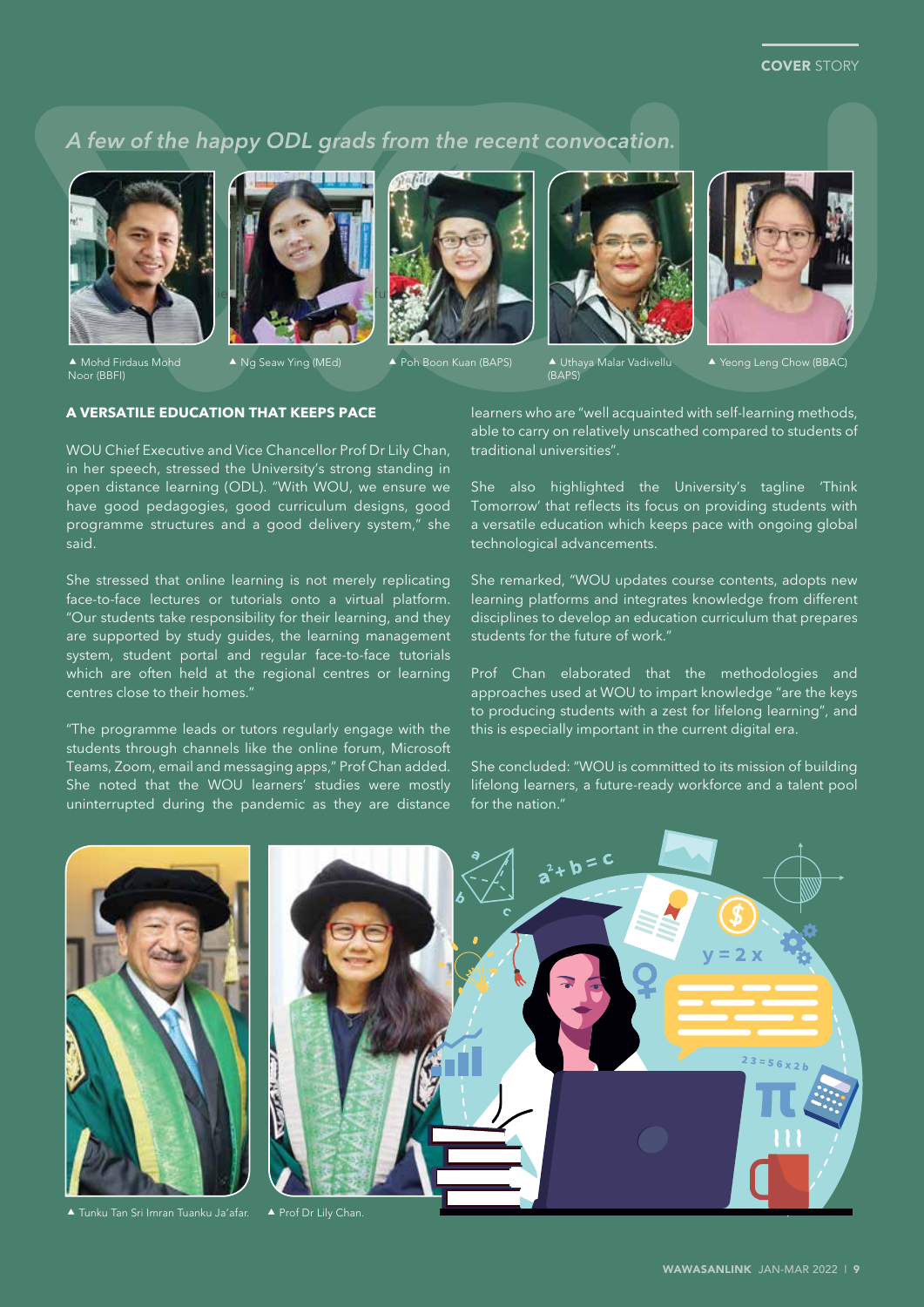## **TOP ACHIEVERS** AT 12TH E-CONVOCATION CEREMONY IN 2021

*Two open distance learning (ODL) students jointly emerged as the top graduates from the ODL undergraduate programmes to win the Chancellor's Gold Medal award.*

### **JOURNALIST'S JUBILANT BALANCING OF CAREER, PARENTHOOD, AND STUDY**

**Opalyn Mok Pui Foong**, 44, a Senior Correspondent for Malay Mail based in Penang, has for long loved literature, and wanted to undertake studies in the field. She found the perfect option to marry the challenge of English language that she faces as a news reporter and her fondness for literature.

Mok graduated with a Bachelor of Arts (Hons) degree in English Studies (BAES) which gave her the opportunity to gain added mastery over language and literature. She has worked as a journalist in several media and publications firms, including The Sun, The Star, and the Malaysian Insider, over the last two decades.

*"Time management is key to juggling a full-time job, family and studies. Family support is also important to keep me going."*

"My line of job requires experience, knowledge and skills, which I acquired while on the job over the years," she said. "This degree provided me with more knowledge about linguistics, the English language and English literature." She added that she may look at furthering her studies later when she has the means and "perhaps go into academia after retirement".

She said the tight deadlines to submit articles in her line of work "have honed my skills to be fast, always remain sharp and be prepared to crank out articles while on the go". This acquired skill has helped her to cope with assignment deadlines and exam preparations, and to study smart.

"Time management is key to juggling a full-time job, family and studies. Family support is also important to keep me going. Also, I always take time out to recoup and refresh so that I am always ready to absorb and learn new things."

#### **ACCOUNTANT WITH A GOLD MEDAL EYES DELECTABLE BAKERY BUSINESS**

**Se Hui Feng**, 30, has been in the accounting and finance line for the last 10 years since obtaining her CIMA Certificate in Business Accounting. She could not have imagined when she began her career that she would not only graduate with a degree, Bachelor of Business (Hons) in Accounting (BBAC), but also garner the top student award at a leading university.

As a Senior Accountant at Southern Accounting Services based in Johor Bahru, which she joined in 2011, she helps clients in preparing financial reports and income tax returns. While she finds what she has learnt at WOU contributing to her personal growth, the degree has also opened opportunities for advancement in her profession.

"I am able to apply the knowledge as well as the communication and problem-solving skills gained from the programme to my work," she said, stressing that she is more confident now in dealing with clients.

Se is passionate about baking and aspires to turn her hobby into a career. She is planning to learn new skills from online baking classes and start a bakery business in the future.

She credited her academic success to being able to manage her time well. She spent at least an hour on revision after each tutorial class, squeezing time for assignments whenever possible, and making her own study notes when revising for exams.

She is thankful to her parents, brothers and husband - who took care of their baby boy whenever she was rushing to complete her assignments - for their support throughout her academic journey. "I made myself a study schedule to manage my studies during busy periods at work," she recalled.

*" While she finds what she has learnt at WOU contributing to her personal growth, the degree has also opened opportunities for advancement in her profession."*



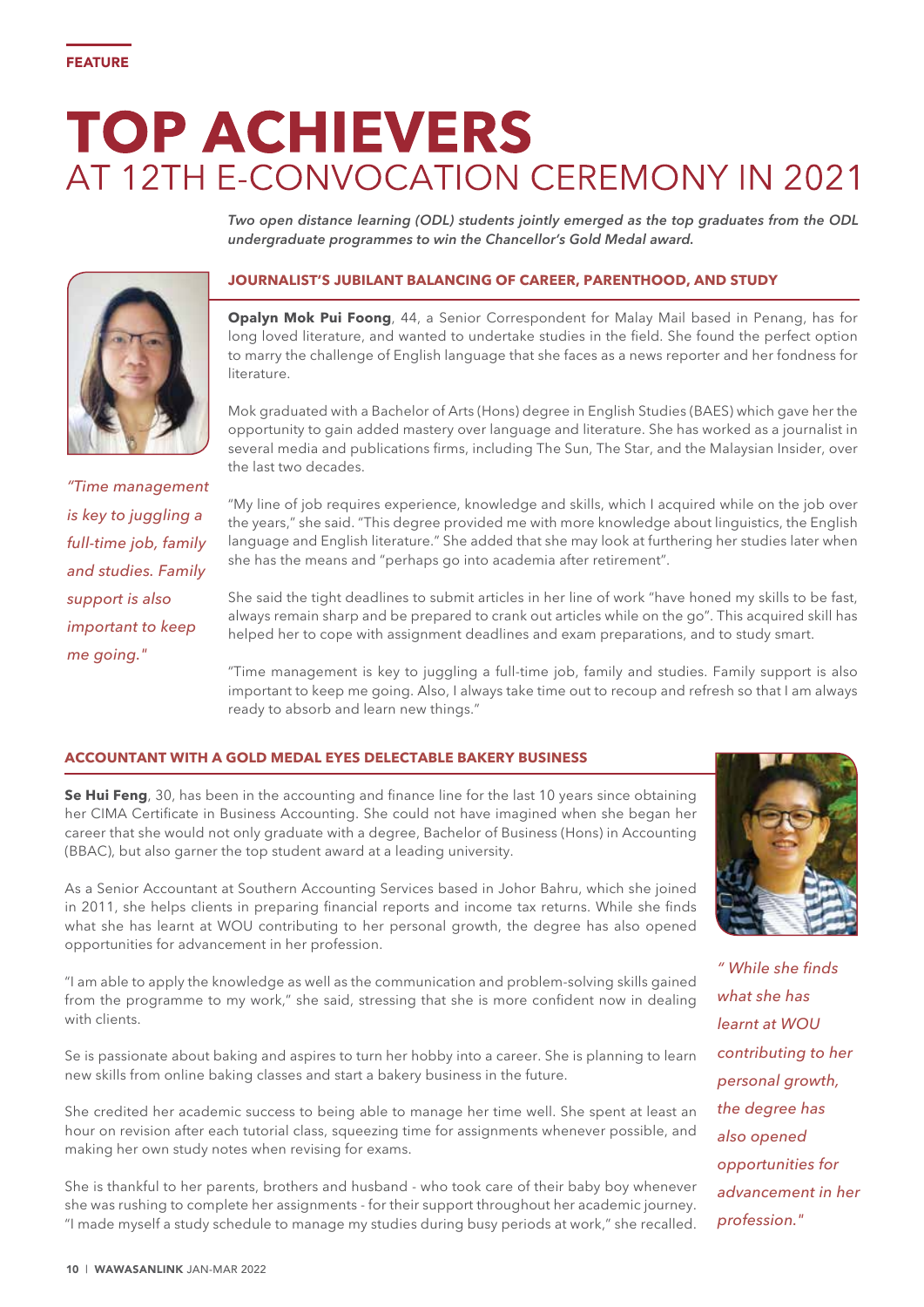# **TOP ACHIEVERS**

*The Tun Dr Lim Chong Eu Memorial Gold Prize and the Tun Dr Lim Keng Yaik Memorial Gold Prize are named after two late stalwarts of the nation. The graduates who were conferred the distinguished prizes in the recent e-Convocation share their visions and study experiences in the midst of adversity to emerge as top students of WOU.*



#### **TRULY LIVING THE DREAM OF MANAGING HER OWN BUSINESS**

**Mavis Ong Sze Mun**, 28, from Penang, once wanted to start her own business but had little knowledge about how to run one, including the various management aspects that are involved.

That was before. She recently graduated from the Commonwealth Executive MBA (CeMBA) programme. She was also awarded the Tun Dr Lim Chong Eu Memorial Gold Prize for being the top achiever at the Open Distance Learning (ODL) postgraduate-level. The double achievement will certainly boost the operations of the new digital advertising agency that she has since started. The company serves small business owners and other clients to create digital content as well as manage their digital marketing strategies and social media pages.

*" The CeMBA programme helped me to understand the different sections involved in running a business, such as accounting, HR and management"*

"Last time I was working under another company with little knowledge about business and other aspects of it," she explained. "The CeMBA programme helped me to understand the different sections involved in running a business, such as accounting, HR and management." Her aspiration is to scale up her company and even start another business, besides pursuing her PhD to further increase her knowledge on areas of interest.

On receiving the most outstanding student award for postgraduate studies, she attributed it to her trait of being curious and thirsty for knowledge. "When I explore a new topic for assignments, I get interested, which leads me to research more to better understand the issue," she shared. "I plan out a timeline and a deadline to finish my tasks."

She found motivation to study despite the pandemic, thanks to the WhatsApp group chats with her classmates to bounce off ideas, and the Microsoft Teams and Zoom interactions with lecturers who gave prompt responses to inquiries.

#### **NAME OF THE GAME IS TO BECOME A SUCCESSFUL PROPRIETARY TRADER**

Upon leaving secondary school, **Khoo Li Zhe** already had a clear outlook of what he wanted to study, and it was finance. He went on to obtain a diploma in finance and investment from a private institution before enrolling in the Bachelor of Business (Honours) in Finance (BBFI) programme at WOU.

His effort to gain additional knowledge and credentials that would be beneficial for his future career saw fruition when he not only gained his BBFI degree but also emerged the winner of the Tun Dr Lim Keng Yaik Memorial Gold Prize for being the top graduate at the undergraduate-level for the on-campus learning (OCL) programmes.

Khoo, 23, currently works as a proprietary trader at an investment company in Penang. He wants to gain as much experience and know-how as possible in the field of investment, and become successful in his profession.

Khoo attributed his top academic marks to being focused, paying close attention to lecturers during classes, having discussions on the lessons with coursemates, and balancing his time for study and rest. "A well-planned time management was the key to helping me complete my studies during the difficult times, enabling me to prioritise my daily tasks," he said.

He said he found it quite challenging at first in switching to virtual learning during the pandemic period but was motivated to learn to prepare for his career.



FEATURE

*" A well-planned time management was the key to helping me complete my studies..."*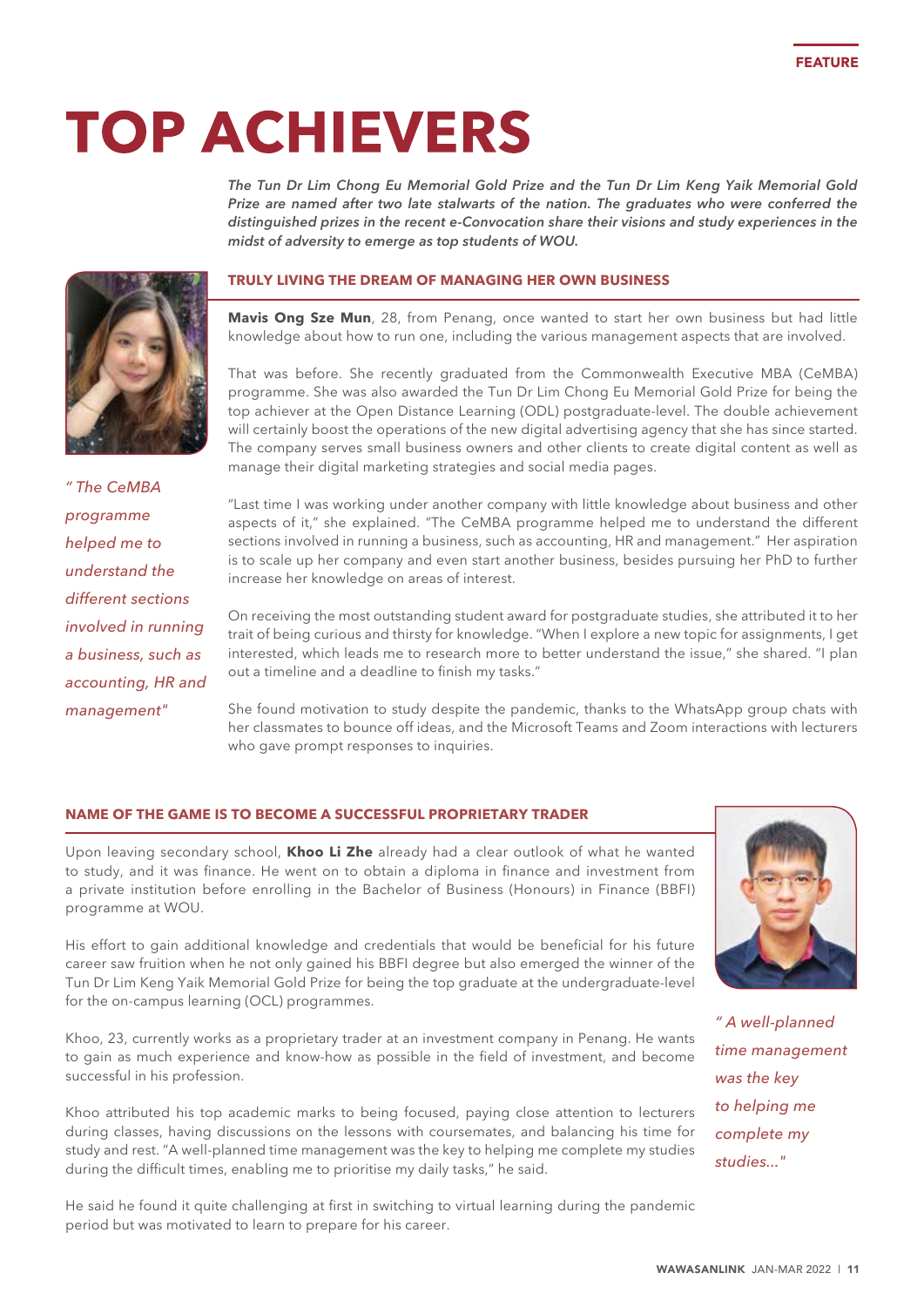## **TOP OCL GRADUATES GAIN IN EMPLOYABILITY WITH WOU DEGREES**

*A total of 98 students graduated from various on-campus learning (OCL) programmes in 2021. Two top graduates share their reflections of experiencing internship stints and anticipating bright prospects for their careers.*



#### **FINDING HER NICHE IN ENGINEERING THROUGH A FATEFUL INTERNSHIP**

A three-month internship at a manufacturing MNC in early 2021 turned out to be a serendipitous step in life for **Jenice Tan Yi Ying** of Penang. She not only determined her professional passion and calling, but also went on to settle for a job as a Test Engineer with Jabil Circuit Sdn Bhd in the Bayan Lepas Free Industrial Zone.

The 22-year-old graduated from the Bachelor of Software Engineering (Hons) programme at the recent e-convocation, emerging as the top OCL student for the School of Science & Technology (SST). "The experience gained through my internship and the knowledge learnt from my programme will surely help me to become a successful engineer," she reflected.

Tan chose to study software engineering due to her affinity for the subject, and because of the prospects of employment in engineering. Her learning at WOU has given her the confidence to step out of her comfort zone to face challenges and solve issues to improve her work performance.

As to balancing studies with her other obligations, she said, "Studying smart and not studying hard is the key to success. Good time management is very important to me. I set the deadlines for every assignment and task so that I could complete all on time."

She is grateful to her family for their support and "for sending me to this prestigious university" to get her degree. She also expressed gratitude to WOU for the opportunity to gain in-depth knowledge on software engineering, as well as her lecturers for their "guidance, advice, patience and support". She is happy to have garnered top marks despite the additional stress brought about by the pandemic.



**A PASSION FOR PSYCHOLOGY AND HELPING PEOPLE BEARS REWARDS**

Yearning to better understand the human mind and behaviour, **Jayson Lew Chi Kheong**, registered for the Bachelor of Arts (Hons) in Psychology (BAPS) programme. Not only did he graduate with the degree last year, but he also emerged as the best OCL student from the School of Education, Humanities & Social Sciences (SEHS).

Lew, 24, from Penang is currently working as a Relationship Manager at KD Trainer on a part-time basis after completing his internship there. His work involves maintaining a good relationship with clients.

He had originally enrolled in the open distance learning (ODL) intake for BAPS, but soon switched when WOU also offered it in OCL mode. "This degree has not only enhanced my communication skills but also my perceptive faculties too," he shared. "I learnt to modify my communication according to what the particular situation demands."

He now plans to pursue the Master of Clinical Psychology to live up to his cherished dream. "I was always fascinated in helping people in need. I aim to become a motivational speaker, reaching and inspiring thousands of people."

Lew had declined an offer from a public university to study entrepreneur engineering as he was not as interested in it as psychology. He credited a teacher at his alma mater, St Xavier's Institution, for pointing him in the right direction after his STPM by suggesting WOU.

He wanted to give up during the pandemic, but kept going thanks to the support of family, friends, classmates and lecturers. He was able to excel to become the outstanding graduate for SEHS because he loved the subject. "Learn as much as you can for your academic and personal success," he advised.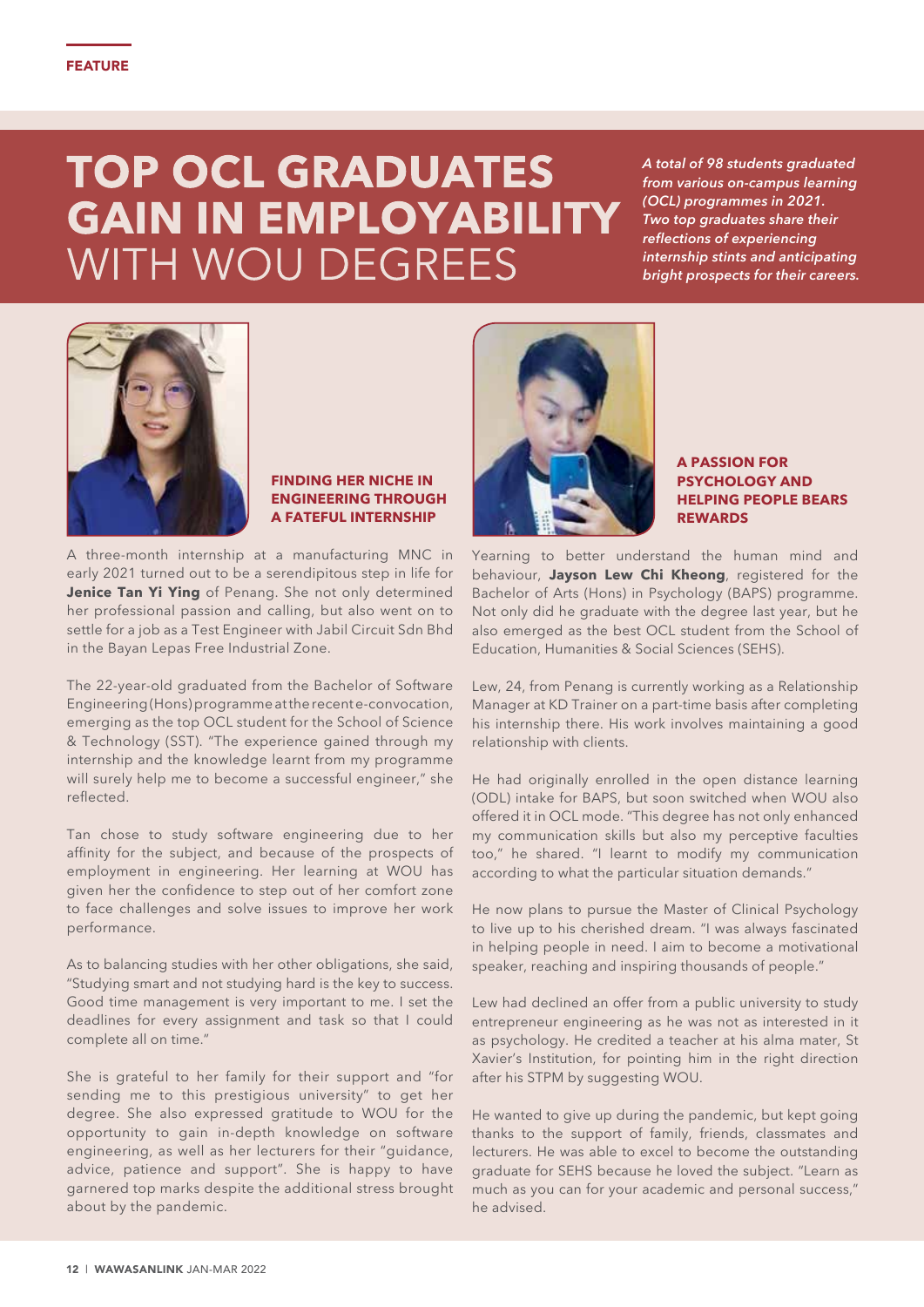## WOU DOCTORAL STUDENTS' PROPOSALS **GAIN INTERNATIONAL EXPOSURE**



 Clockwise from top left - Yusnidar, Wong, Cheah, Leong, Prasad, Teh, Kua and Jayakumar.

Eight students from WOU's Doctor of Business Administration (DBA) programme recently shared their preliminary research proposals at the 10th International Qualitative Research Conference.

The WOU participants at the virtual event, organised by the Qualitative Research Association of Malaysia (QRAM) from 20 to 23 October 2021, were:

- **• Teh Beng Soo** (HR manager) shared on *An Exploratory Study on Workplace Inclusion Strategy for the Untapped Labour Pool of Ex-Offenders*, to assist the hiring of released prisoners and their reintegration into society.
- **Kap Leong Yee Nam** (senior QA/QC supervisor) on *A Post-Pandemic Phenomenological Study of Managers' Response to Psychological Stress in the Construction Industry*, addressing these challenges.
- **Wong Seow Chee** on *Use of Humour as a Coping Strategy in the Workplace During a Pandemic: a Malaysian Context*, to relieve stress.
- **Prasad Krishnapillai** (telecommunications & IT consultant) on *A Qualitative Behavioural Study*

*Exploring User Adoption of Security Measures in Malaysia for Mobile Devices*, to apprise authorities/ service providers on ways to reduce cybercrimes and increase user awareness.

- **Yvonne Kua Ee Ven** (Johor Electrical Appliances Dealers Association member) on *Business Model Transformation during Covid-19: a Case of Home Appliance Retailers in Johor, Malaysia,* to guide struggling SMEs.
- **Jayakumar Raj** (training academy director) on *A Study on the Effectiveness of Training Need Analysis in Selected Manufacturing Companies in Johor Bahru during a Pandemic Covid-19*, to suggest training programmes in the current situation.
- **Yusnidar Abd Rahman** (business owner) on *Strategic Foresight for Micro Entrepreneurship Growth: a Study on Empowering Marginalised Women in Penang*, to help affected women thrive in micro businesses.
- **Cheah U-Meng** (IT specialist) on *Examining Post-Pandemic Behavioural Change in Managing Team Agility: a Study of Leaders in Multinational Corporations in Malaysia* for better organisational resilience.



### WOU'S DR ANBALAGAN WINS **EXCELLENCE AWARD AT GLOBAL EVENT**

School of Business & Administration (SBA) Assoc Prof Dr Anbalagan Krishnan was accorded the 'Distinguished Service Award in Management Education' at ARISE 2021, a global virtual conference, for his services in higher education. The ARISE (Advancing Research for Innovation, Sustainability and Enhancement) event was organised by Special Minds, India, and Kiwi Miles, New Zealand, from 24 to 26 September 2021.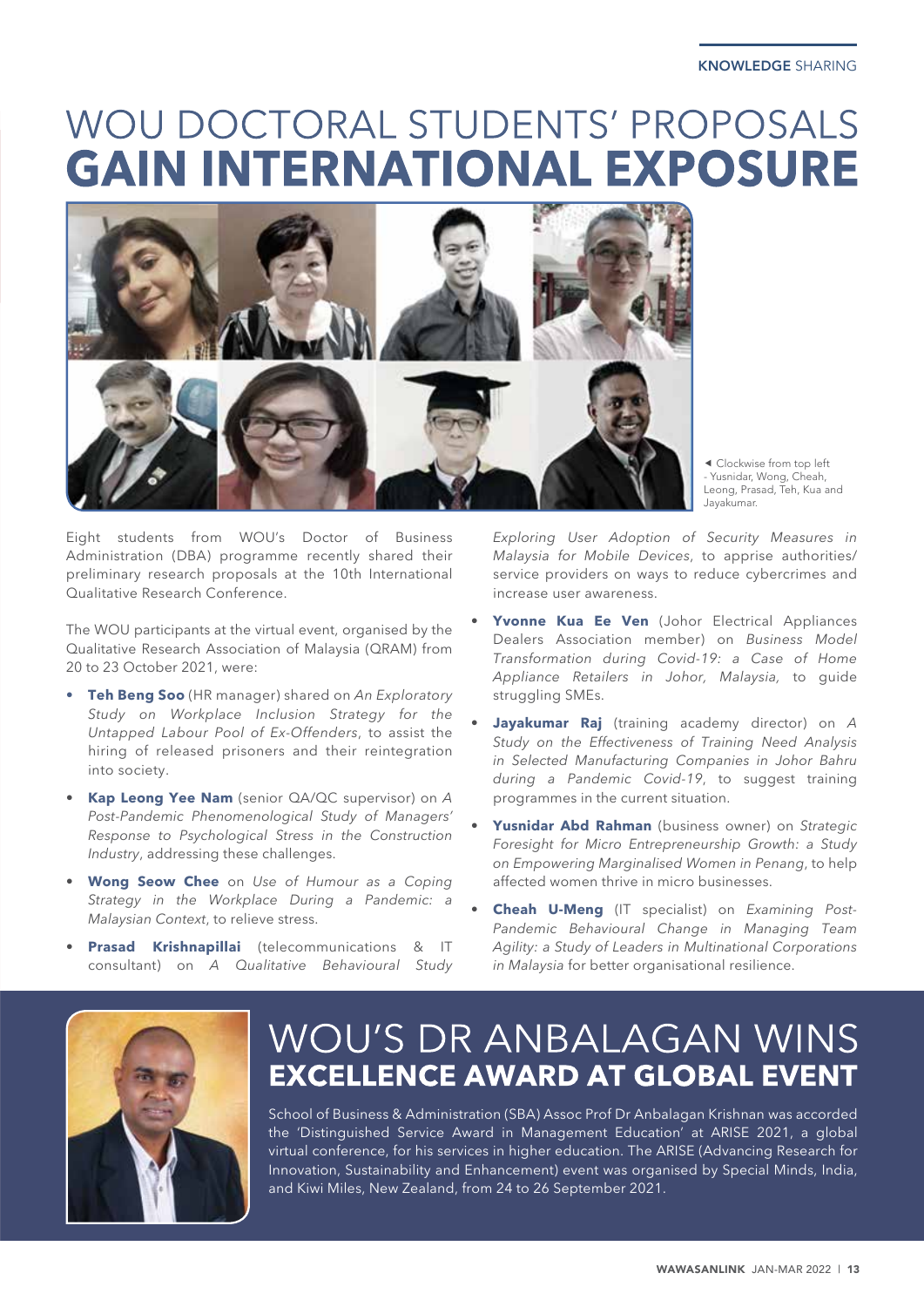### **MALAYSIAN COMPANIES REMINDED TO STEP UP THEIR READINESS FOR IR 4.0**

Despite the imperative need to migrate to Industry 4.0 (IR 4.0), none of the companies in Malaysia are ready to do so, revealed an expert involved in helping firms assess their capabilities and preparedness for adopting IR 4.0.

Assoc Prof Ts Dr Khairur Rijal Jamaludin, auditor of the Industry4WRD Readiness Assessment Programme, said that thus far no SMEs are interconnected with cyber physical systems for intelligent automation, horizontal integration and vertical integration for IR 4.0.

"Even the most advanced industries only have automated production using robots," he said. "If our industries do not improve the cyber physical systems, they will be left behind in 2035, the maturity deadline for IR 4.0." He shared that industries in Europe and US have started adopting IR 4.0, while the Japanese already had big data, Internet of Things (IoT) and Artificial Intelligence as far back as 10 years ago.

Industry4WRD policy is a national policy to transform the manufacturing sector and related services within the period from 2018 to 2025. Under Industry4WRD, the government





 Dr Khairur wants SMEs to take concrete steps towards IR 4.0.

provides incentives to help transform the Malaysian manufacturing industry to be "smarter, more systematic and resilient" for migration to IR 4.0.

Dr Khairur was speaking at a webinar titled *Towards Smart Manufacturing in IR 4.0* on 11 November 2021. The event was organised by WOU's School of Science & Technology (SST), the Technological Association of Malaysia's (TAM) Penang branch, the Institution of Engineers (IEM), Malaysia's Penang branch, and the Institute of Electrical and Electronics Engineers' (IEEE) Malaysia section.

He defined IR 4.0 as the "current trend of digitalisation of data and information exchange using advanced technology where everything is connected and collaborated in real-time through a cyber physical system". He said many companies collect lots of data but fail to leverage on what they have.

He highlighted that cyber physical systems for IR 4.0 "are enabling technologies that bring the virtual and physical worlds together to create a truly networked world in which intelligent objects communicate and interact with each other". These technologies are big data analytics, AI, augmented reality, additive manufacturing, cybersecurity, IoT, simulation, system integration, cloud computing, autonomous robots and advanced materials.

Dr Khairur explained further, "The customers, suppliers, design engineers, the shop floor, the vendors are all connected to the product development. Information can be changed, converted in the system in real-time and the outcome is a product that fulfils the customer's needs."

He called for industries to be beefed up with know-how to translate loads of data into usable information for real-time solutions. These include identifying the source of a problem (e.g. machine breakdowns), fulfilling customers' needs, predicting for prevention (e.g. wear and tear, inventory control), and knowing what plans to adopt (e.g. marketing intelligence).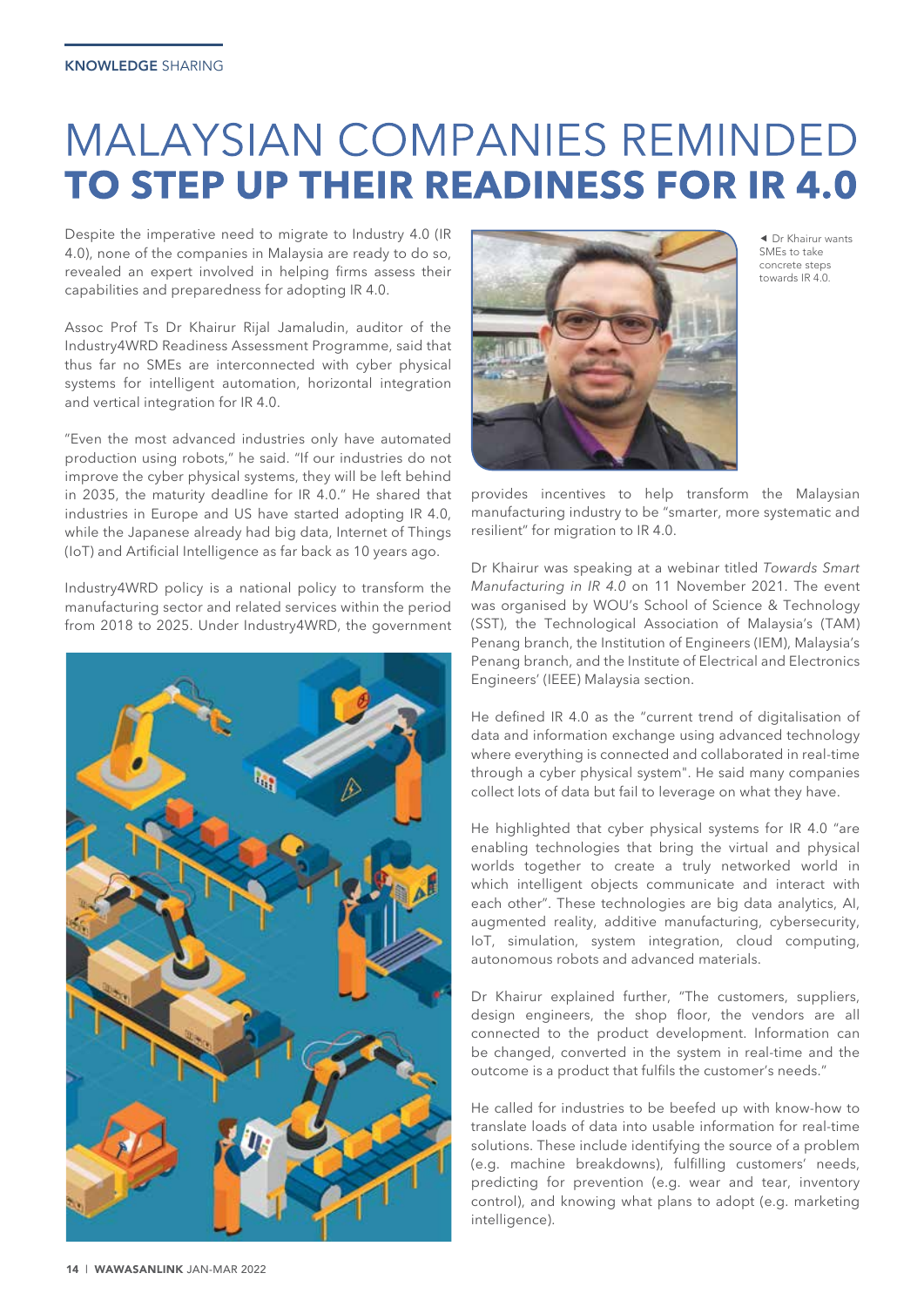# **HELPING VICTIMS<br>OF ABUSE IN THE<br>'SHADOW PANDEMIC' AND BEYOND**



There is a serious need to strengthen access to psychological first aid (PFA) for survivors of domestic violence to make them feel safe, calm and hopeful, and also connect them to helpful information and services.

Penang State Executive Councillor for Social Development and Non-

Islamic Religious Affairs, YB Chong Eng, said this when officiating at a webinar on *Psychological First Aid for Victims of Domestic Violence* on 5 December 2021.

The event was organised by WOU's Centre for Foundation Studies (CFS), the International College of Clinical Hypnosis Practitioners (ICCHP) Asia, and the Penang Women's Development Corporation (PWDC) under the state's Penang Goes Orange (PGO) 2021 campaign.

Domestic violence has significant and long-term effects on victims and families. It also bears heavy social and economic costs. "The psychological, emotional and social impacts of domestic violence can linger long after the violence has subsided, and even after the victim has left the abusive partner," said YB Chong.

Citing police statistics, she pointed to a 35% increase in domestic violence cases in Penang in the first six months of 2021 compared to the same period the year before.

In particular, she drew attention to the 'Shadow Pandemic' which describes growing violence - including physical, emotional, and sexual abuse – against women and girls globally during the Covid-19 crisis which forced lockdowns and restrictions in many countries.

She also highlighted the effects of domestic violence on the overall health of an economy, both in the short-term and long-term, as revealed by an International Monetary Fund (IMF) research.

The short-term effect is that "women from abusive homes are likely to work fewer hours and be less productive". In the long run, domestic violence can decrease the number of women in the workforce, minimise their acquisition of skills and education, and result in less public investment overall as more resources are channelled to health and judicial services.

WOU is sponsoring ten women leaders to pursue the PFA course in February 2022. Chong urged practitioners from the judiciary and the police force to enrol, so that they can better support the victims.



## **BEWARE OF ABUSE** AT HOME AND **IORKPI AC**



ICCHP Asia Regional Director Synthia Surin elaborated on the escalation of domestic violence and workplace abuse in Malaysia amidst the pandemic situation.

Explaining that domestic violence is often "excused or denied," she said that abusers use fear, guilt, shame and intimidation to control victims, even taking away their mobile

phones. They also use physical violence and gaslighting (emotional manipulation to make victims accept whatever untruths the abusers accuse them of).

Surin said abuse not only happens in the home but also in MNCs, small offices, universities, hospitals, old folks' homes and other organisations. She highlighted three forms of abuse – emotional, physical and sexual.

Some examples of emotional abuse at the workplace are superiors needlessly belittling or putting down subordinates, blaming or isolating them from future projects, making unreasonable work demands, giving no time off for personal needs, and accusing them when anything goes wrong.

She stressed that office bullying is also emotional abuse. This includes sending emails on a person's poor performance not just to one person but to others who need not be informed.

Intimidation at home may entail the husband threatening the victim with harm if she does not obey him, destroying her things, and invading her personal space (e.g. listening in on conversations).

Physical abuse involves slapping, hitting, punching, shoving, biting, kicking, burning, choking or holding one down. Sexual abuse includes unwanted sexual demands, even by a spouse, and unwanted advances by colleagues.

"Support a friend if they are being abused, especially at work," Surin urged. "If you notice a change in behaviour, offer assistance or put them in contact with someone who can help."